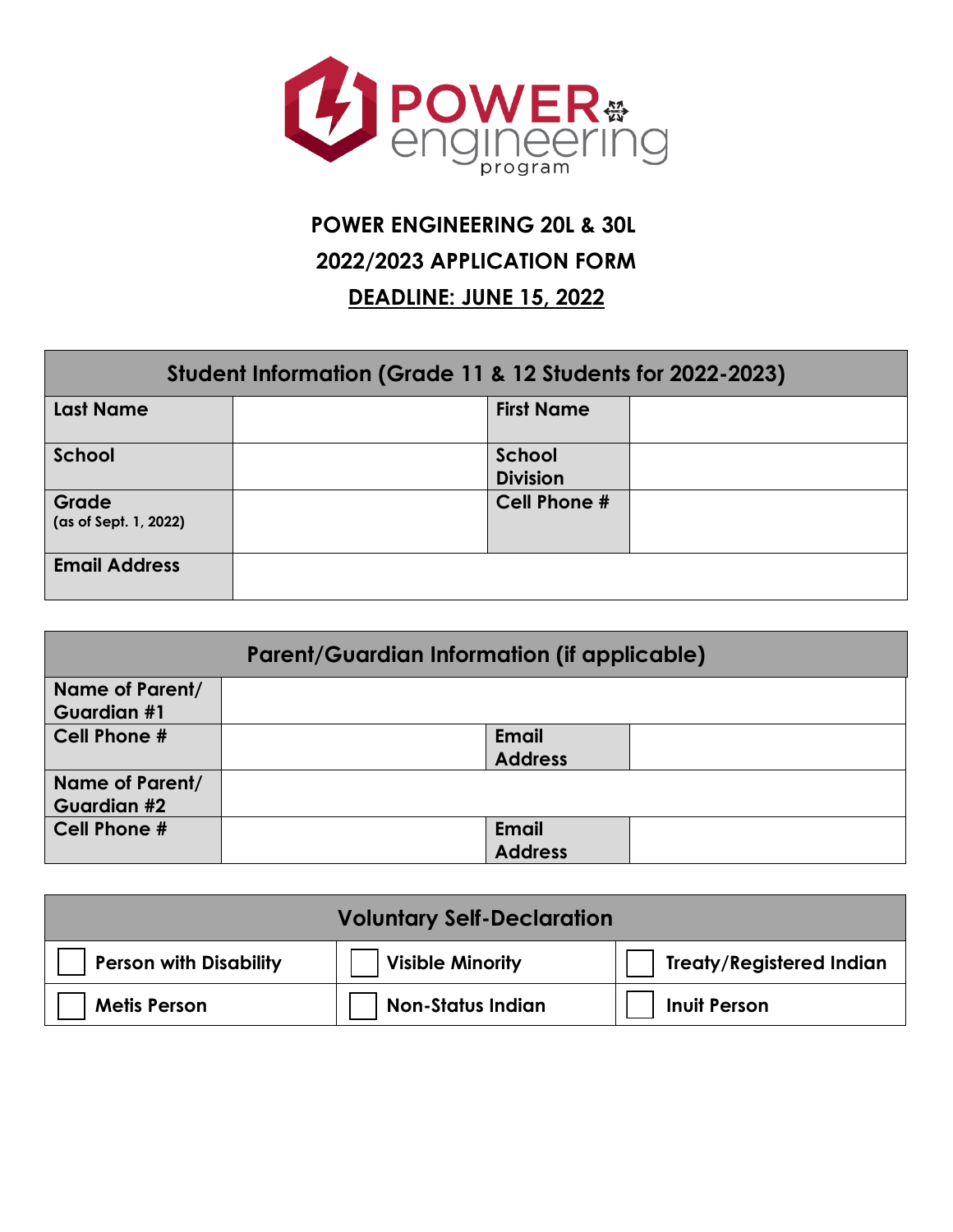## **Please provide the following information:**

| 1. Why do you want to be a part of the Power Engineering program? What do you<br>want to accomplish from the program?                    |
|------------------------------------------------------------------------------------------------------------------------------------------|
|                                                                                                                                          |
|                                                                                                                                          |
|                                                                                                                                          |
|                                                                                                                                          |
| 2. What are your future career plans?                                                                                                    |
|                                                                                                                                          |
|                                                                                                                                          |
|                                                                                                                                          |
|                                                                                                                                          |
|                                                                                                                                          |
| 3. In one or two paragraphs, describe the unique qualities that would make you the<br>right candidate for the Power Engineering Program. |
|                                                                                                                                          |
|                                                                                                                                          |
|                                                                                                                                          |
|                                                                                                                                          |
|                                                                                                                                          |
|                                                                                                                                          |
|                                                                                                                                          |
|                                                                                                                                          |
|                                                                                                                                          |